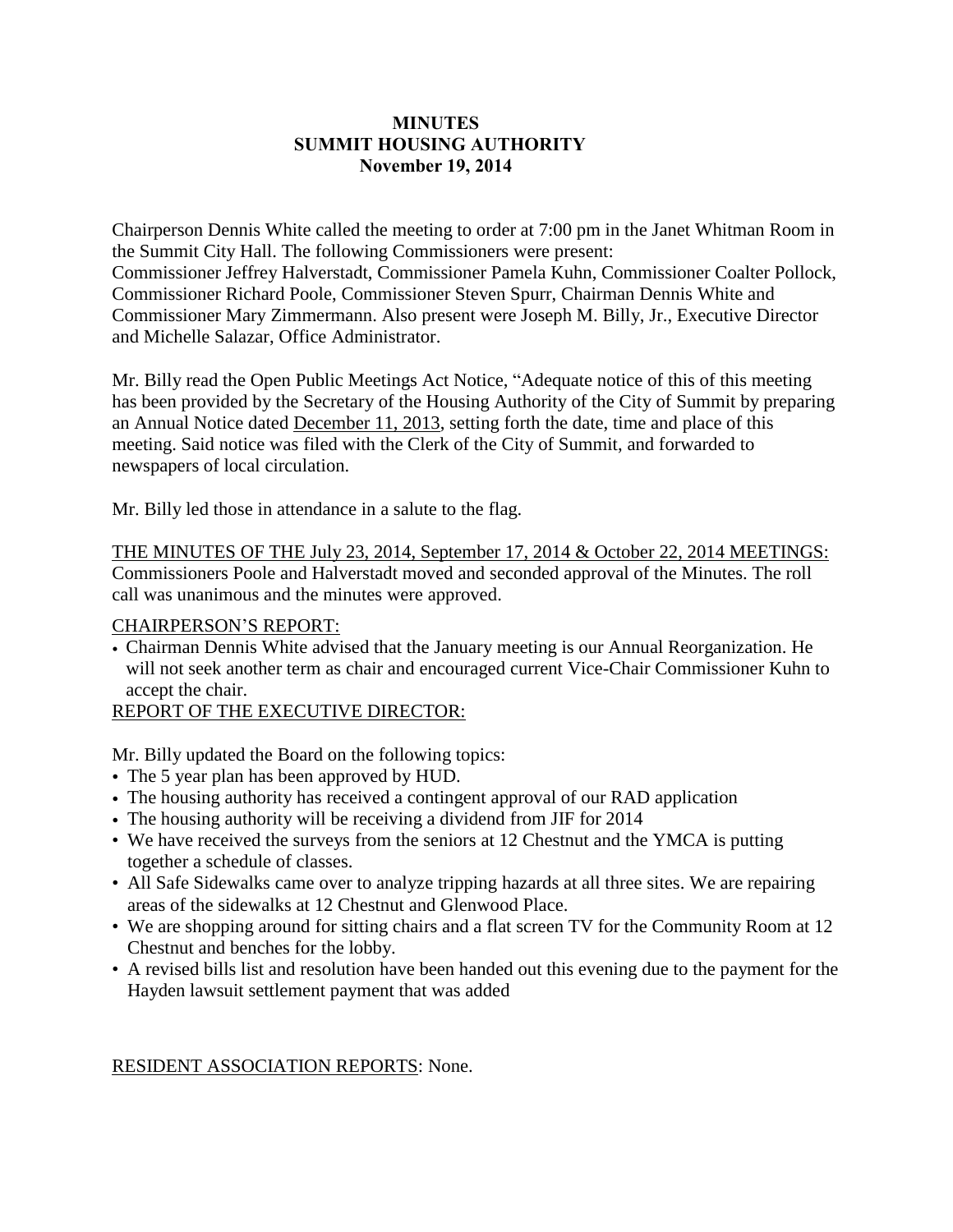#### COMMITTEE REPORTS:

**Operations**: Commissioner Kuhn noted that the Housing Managers report has shown three consecutive months with all three sites at full capacity. Commissioner Kuhn also mentioned that the large items on the bills list were the Hayden lawsuit settlement payment and the Aparri Engineering for two projects at Weaver Street for the deteriorated staircase and the window replacement. Commissioner Kuhn mentioned that she has seen the window samples for Weaver Street in Mr. Billy's office. Commissioner Kuhn further mentioned that the Utility details spreadsheet reflects that the Housing Authority is just about catching up with the payment schedule and that any accruals will have to be done in December.

**Affordable Housing**: Commissioner Poole mentioned that the COAH board did not approve the Round 3 Rules which now leaves the board in violation of a court order. Chris Cotter will be the point person for Beth Kinney on the Affordable Housing Committee until Beth returns from a leave of absence. The Our House event went very well and the house looks great. The new tenants are expected to be moving in in November & December. The Franklin Place project which is now 31 Russell Place, will be before the planning board on November 24, 2014.

Commissioner Pollock asked why the Franklin Place project was turned down. Commissioner Poole updated Commissioner Pollock on the zoning boards' denial of the application.

**Personnel**: Commissioner Spurr reviewed the SHA policy for employee accrual of sick and leave time and did not find any fault with it but it is something to consider looking into in the future.

**Residents Committee:** Commissioner Kuhn asked when the Senior Holiday Luncheon will be held and Mr. Billy stated it will be held in the 12 Chestnut Community Room on Tuesday, December 16, 2014 at 12 pm and invitations will be sent to the Commissioners.

**Public Relations:** None.

**Buildings & Grounds:** None.

OLD BUSINESS: None.

NEW BUSINESS: None.

CORRESPONDENCE: None.

RESOLUTIONS: